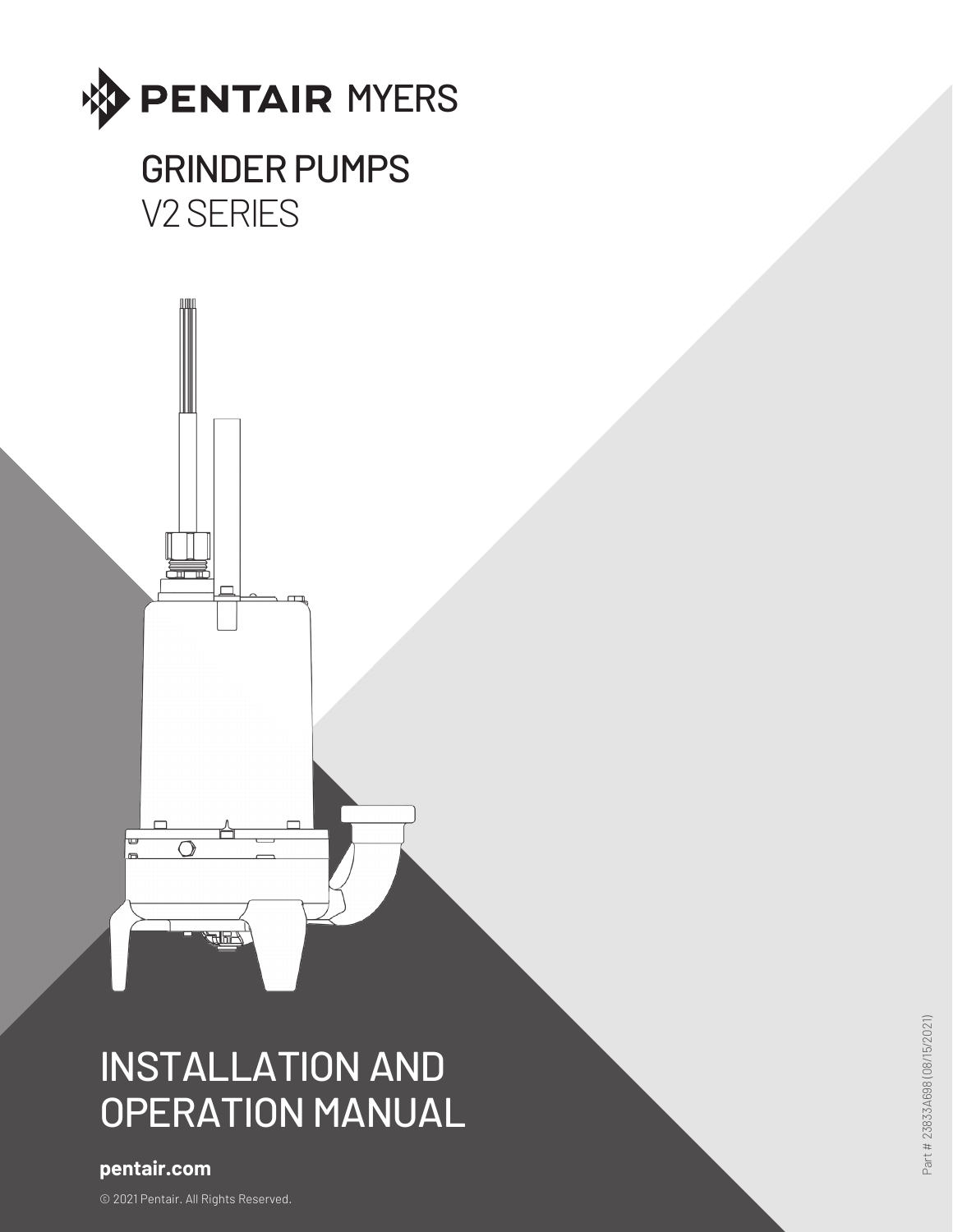### **TABLE OF CONTENTS**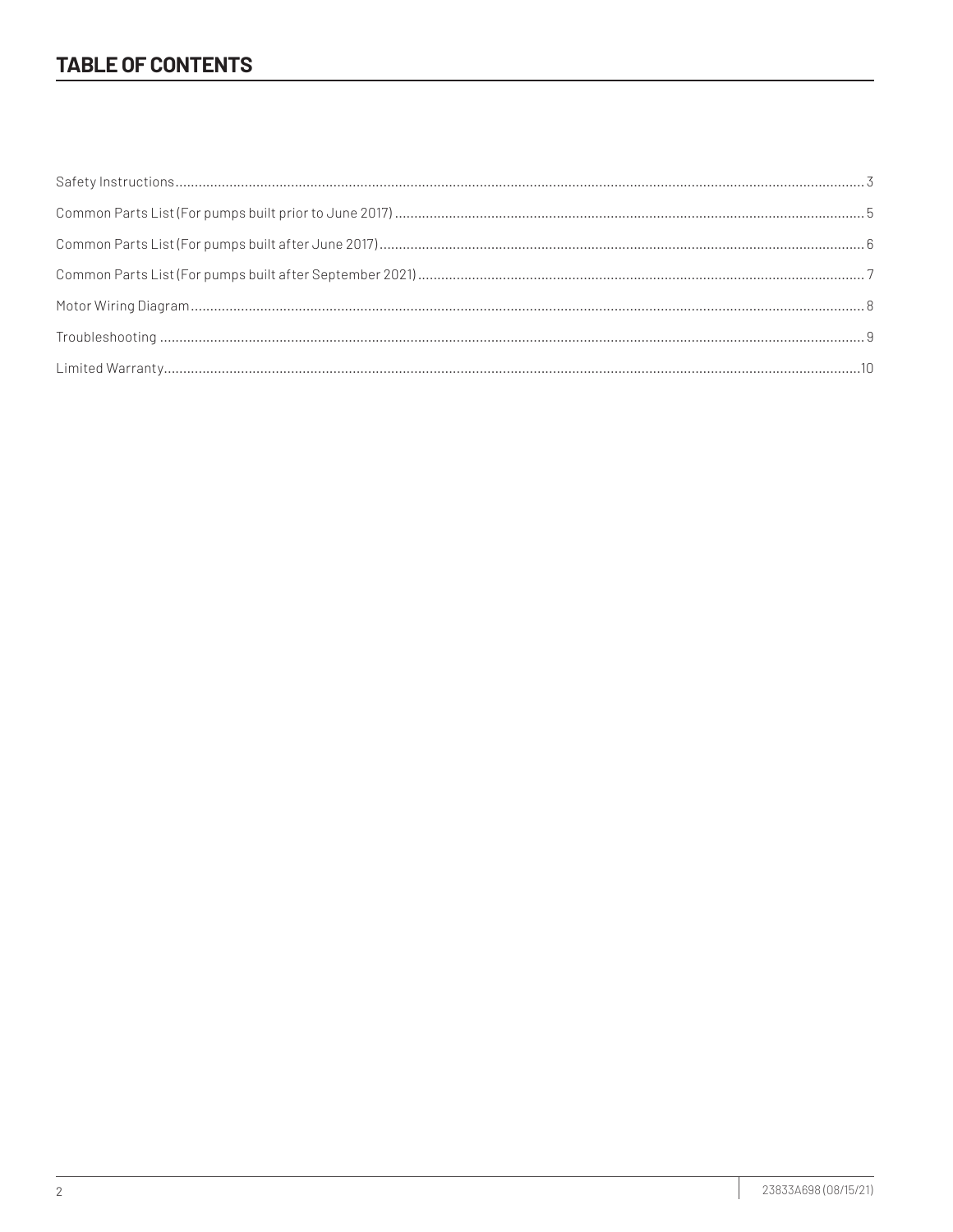### **SAFETY INSTRUCTIONS**

*NOTICE to the installer:* Please make sure you provide this manual to the owner of the equipment or to the responsible party who maintains the system.

This is the safety alert symbol. When you see this symbol on your pump or in this manual, look for one of the following signal words and be alert to the potential for personal injury.

**A DANGER** warns about hazards that will cause serious personal injury, death or major property damage if ignored.

**A WARNING** warns about hazards that can cause serious personal injury, death or major property damage if ignored.

 $\Delta$  CAUTION warns about hazards that will or can cause minor personal injury or property damage if ignored.

The label *NOTICE* indicates special instructions which are important but not related to hazards.

This manual contains important information for the safe use of this product. Read this manual completely and follow the instructions. Check local codes and requirements before installation.

**ADANGER** Risk of Electrical Shock or Electrocution. May result in serious injury, death or fire hazard. Installer must disconnect all electrical sources prior to installation, handling or servicing. Only qualified personnel may install this system. NFPA 70/National Electric Code (NEC) or local codes must be followed. System must be properly grounded according to NEC.

**A DANGER** Biohazard Risk. Once wastewater source has been connected to system, biohazard risk exists. Service personnel must use proper personal protective equipment and follow handling procedures per OSHA 29 CFR 1910.1030 when handling equipment after wastewater source has been connected to system.

**ADANGER** Risk of Asphyxiation. Service personnel must use proper personal protective equipment and follow OSHA 29 CFR 1910.146 or OSHA 29 CFR 1926. Pump may be installed in a location classified as a confined space.

**ADANGER** Risk of Fire or Explosion. Do not smoke or use open flames in or around this system. This system is not intended for use in hazardous locations per NFPA 70 National Electric Code. Do not pump flammable liquids.

ADANGER Cutting Risk. Risk of serious cutting or amputation exists. Disconnect all power sources prior to servicing pump. Pump may start without warning. Use caution when handling grinder mechanism as it is extremely sharp.

Do not modify the cord strain relief. When wiring to a system control, connect the pump ground lead to the system ground.

Do not run the pump dry. Dry running can overheat the pump causing burns to anyone handling it and will void the warranty.

#### **CALIFORNIA PROPOSITION 65 WARNING**

**AWARNING** This product and related accessories contain chemicals known to the State of California to cause cancer, birth defects or other reproductive harm.

#### **SAFETY**

Submersible grinder pumps are not approved for use in swimming pools, recreational water installations, decorative fountains or any installation where human contact with the pumped fluid is common. This specialized pump is designed to incorporate a grinding mechanism to remove wastewater particulate and pump the resulting slurry.

On single and three-phase pumps, the motor protection must be provided by the installer. All three-phase pumps must be installed with magnetic starters having three-leg overload protection in accordance with the National Electrical Code (NEC). For duplex installations, both pump motors must have separate overload protection. Seal leak detectors must be connected to the proper control circuitry.

Examine all lifting devices, rope or chain, for damage before and after each lift. Do not use any lifting devices that are not rated for and designed to lift the weights involved with these pumps.

Keep clear of suction and discharge openings and do not insert fingers in the pump with the power connected. Make sure lifting devices are securely fastened each time before lifting pump and do not lift pump by the power cord. Do not exceed manufacturer's recommendation for maximum performance, as this could cause the motor to overheat. Do not pump without safety devices in place.

#### **CONTROL PANELS AND CONTROLS**

All Myers control panels used on these grinders are UL listed and CSA certified. Intrinsically safe type float controls are recommended for all applications. An intrinsically safe control panel relay will limit the current and voltage to the level controls. Pentair Myers control panels can be supplied with this type circuitry.

The float level controls maintain the basin sewage water level by controlling pump turn-on and turn-off level. The lower turn-off control should be set so that the pump stops at approximately the top of the pump. The upper turn-on control should be set above the lower turn-off control. The exact height between the two controls is determined by the number of pump starts desired and the depth of the basin. A maximum of 10 starts per hour should not be exceeded. The override control is set at a specified height above the upper turn-on control. The alarm control is set about 6" to 12" above the override control. No control should be set above the inlet invert.

#### **PUMP**

Myers V2 pumps are equipped with 230 and 200 volt single-phase and 200, 230, 460 and 575 volt three-phase with seal leak detector. Pentair Myers V2 Series pumps are available in high flow, standard, or high head flows. This pump is intended to grind and pump all normal sewage.

 $\boxed{\textbf{A}$  CAUTION Pump is only to be disassembled at Myers factory or an authorized Pentair Myers service facility.

Single-phase motors are capacitor start, capacitor run and the relays are mounted in the electrical control box. All single-phase motors must have a special electrical control box by Myers. Installing single-phase motors with controls other than Myers voids warranty.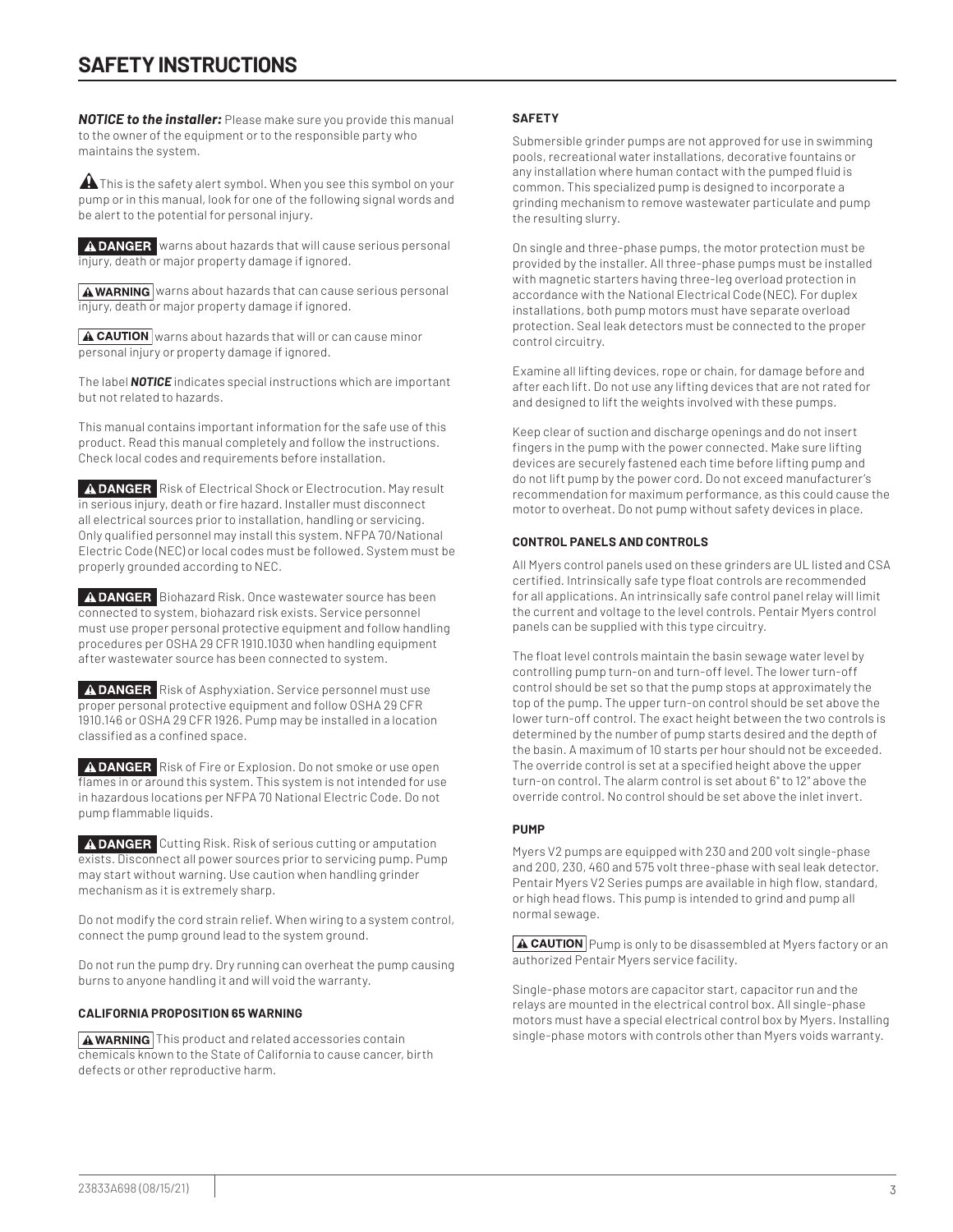### **SAFETY INSTRUCTIONS**

Pump has two oil-filled chambers, the motor and ball bearings, and the seal chamber. The lower seal above the pump impeller acts as a buffer for the upper seal that holds oil in the motor chamber. The lower seal detection will alarm if water enters the seal chamber.

#### **CORDS**

Pump models with a seal leak detector use a seven-conductor cord. The three power conductors are black, white and red. The orange conductor connects to the seal leak probe and the green conductor connects to the ground screw inside the cord cap. The white with black stripe and blue wires are for the heat sensors.

Single-phase pumps use the black and white as main winding leads and the red for the start winding.

#### **CUTTERS**

The Myers V2 grinder is equipped with an axial style cutter, a stationary plate and rotating cutter. To ensure proper operation of the cutting mechanism, the gap between the stationary plate and rotating cutter must be no more than .008". If the pump is ever disassembled, the gap must be checked before the pump can return to service. To check the gap, use a .008" feeler gauge. If the .008" feeler gauge does not fit between the surface of the stationary cutter and rotating cutter and the motor shaft turns freely, the gap is set properly. If the .008" feeler gauge fits between the surfaces, shims must be removed to close the gap.

#### **THREE-PHASE CONTROL BOX**

Myers three-phase control equipment can be used for simplex or duplex operation. The overload heaters are in accordance with full load amp ratings.

If any amp readings are higher than listed, it indicates voltage may be higher or lower than normal, or that the pump may be clogged.

#### **RESISTANCE OF WINDING**

Every motor winding has a fixed resistance and windings must check close to the specification values. This winding resistance also indicates if the motor is connected for the voltage being used. Use an ohmmeter to test and read output directly in ohms.

#### **SEMI-OPEN IMPELLER AND VOLUTE**

To maximize the hydraulic performance of the Myers V2 grinder, the gap between the pumping vanes of the impeller and the volute must be no more than .010". If the wet end of the pump is ever disassembled, the gap must be checked before the pump can return to service. With the stationary cutter plate removed from the volute measure between the vanes of the impeller and the face of the volute using a .010" feeler gauge. If the impeller and motor shaft turn freely and the .010" feeler gauge does not fit between the two faces, the gap is set properly. If the .010" feeler gauge fits between the surfaces, shims must be removed to close the gap. In the case that the impeller and motor shaft are locked up, shims must be added to open up the gap.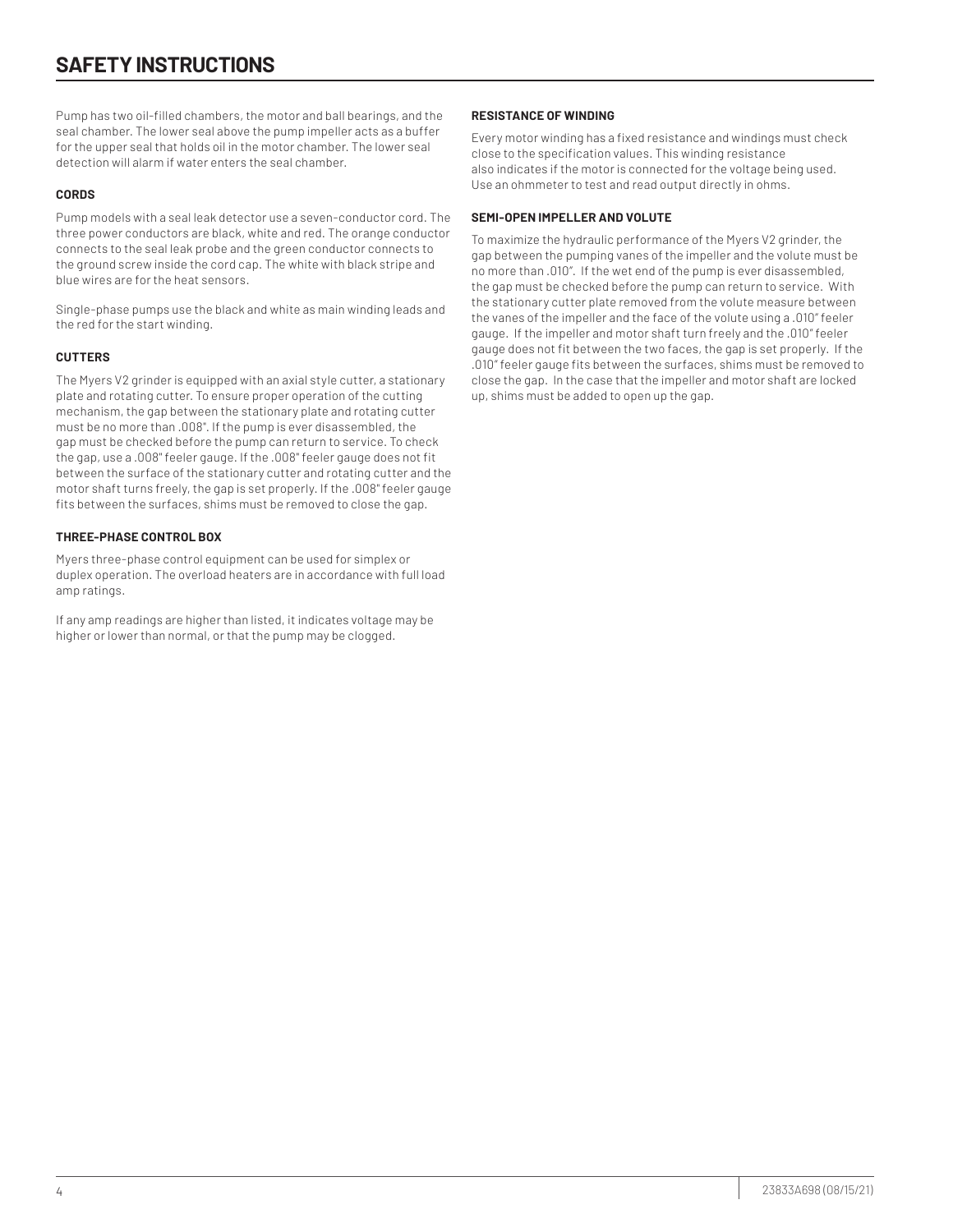| Item<br>No. | <b>Engineering</b><br>No. | <b>Description</b>                 | Oty.      |
|-------------|---------------------------|------------------------------------|-----------|
|             | 28139B000                 | VH20-21 Motor Assembly             | 1         |
| 1           | 28139B001                 | VH20-03 Motor Assembly             | 1         |
|             | 28139B002                 | VH20-23 Motor Assembly             | 1         |
|             | 28139B002                 | VH20-43 Motor Assembly             | 1         |
|             | 28139B000                 | VS20-21 Motor Assembly             | 1         |
|             | 28139B001                 | VS20-03 Motor Assembly             | 1         |
|             | 28139B002                 | VS20-23 Motor Assembly             | 1         |
|             | 28139B002                 | VS20-43 Motor Assembly             | 1         |
|             | 28134B000                 | Impeller, V2H, 6.25" O.D.          | 1         |
| 2           | 28134B001                 | Impeller, V2S, 5.25" O.D.          | 1         |
|             | 144245005                 | Cord Cap, Standard, 12-5           | 1         |
| 3           | 28159B020                 | Cord Cap, Q/D (Optional)           | 1         |
| 4           | 28171B020                 | Power Cord, Q/D, 12-5 (Optional)   | 1         |
| 5           | 28145B000                 | Rotating Cutter                    | 1         |
|             | 28146B000                 | Stationary Cutter, V2H             | 1         |
| 6           | 28146B001                 | Stationary Cutter, V2S             | 1         |
| 7           | 21576A010                 | Seal, 7/8" Shaft, Upper            | 1         |
| 8           | 21576A010                 | Seal, 7/8" Shaft, Lower            | 1         |
| 9           | 28132B000                 | Motor Dome                         | 1         |
| 10          | 28135D000                 | Seal/Bearing Housing               | 1         |
| 11          | 28136D000                 | Lower Seal Plate                   | 1         |
| 12          | 28154B000                 | Bearing Cap                        | 1         |
| 13          | 28133D000                 | Volute                             |           |
| 14          | 12558A006                 | Ring, Retaining                    | 1         |
| 15          | 001500131                 | 0-ring, 1/8" X 4.12 I.D.           | 1         |
| 16          | 05876A120                 | 0-ring, 1/8" X 6.25 I.D.           | 1         |
| 17          | 05876A125                 | 0-ring, 1/8" X 5.859 I.D.          | 1         |
| 18          | 05876A244                 | 0-ring, 3/32" X 1.737 I.D.         | 1         |
| 19          | 05022A088                 | Plug, 1/4" Pipe                    | 2         |
| 20          | 001780081                 | Screw, Socket Head, 5/16" X.875"   | 10        |
| 21          | 001780051                 | Screw, Socket Head, 5/16" X 1.25"  | 4         |
| 22          | 048200061                 | Screw, Socket Head, 10-24 X .625"  | 7         |
| 23          | 109010001                 | Probe, Seal Fail                   | 1         |
| 24          | 22578A102                 | Electrode Assembly                 | 1         |
| 25          | 006280571                 | Shim, 1.00 O.D. X .625 I.D. X .002 | 1         |
|             | 006280581                 | Shim, 1.00 O.D. X .625 I.D. X .005 | 2         |
| 26          | 011300021                 | Screw, Flat Head, 1/4" X.75"       | 1         |
| 27          | 21583A000                 | Washer, Retaining                  | 1         |
| 28          | 000870081                 | Plug, 1/8" Pipe                    | 1         |
| 29          | 132531001                 | Premium Oil, Motor                 | 1.92 qts. |
| 30          | 132531001                 | Premium Oil, Seal Chamber          | .32 qts.  |

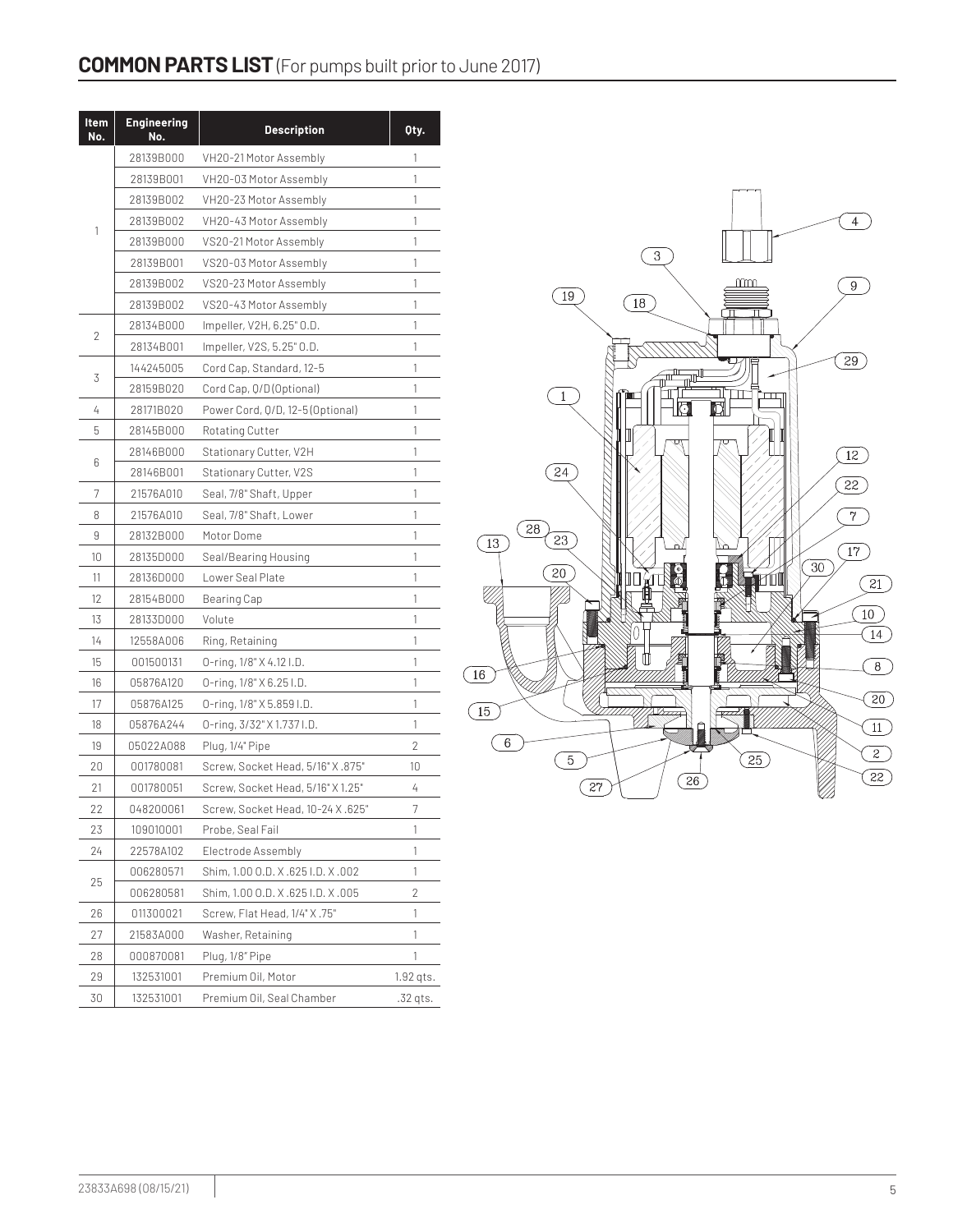### **COMMON PARTS LIST** (For pumps built after June 2017)

| <u>Item</u><br>No. | <b>Engineering</b><br>No. | <b>Description</b>                      | $Q$ ty.     |
|--------------------|---------------------------|-----------------------------------------|-------------|
|                    | 28139B000                 | 230 V 1 Phase Motor Assembly            |             |
| 1                  | 28139B001                 | 200 V 3 Phase Motor Assembly            |             |
|                    | 28139B002                 | 230/460 V 3 Phase Motor Assembly        | 1           |
|                    | 28139B004                 | 575 V 3 Phase Motor Assembly            |             |
|                    | 28139B003                 | 200 V 1 Phase Motor Assembly            |             |
|                    | 28228B000                 | Impeller, VH20, 6.25" O.D.              |             |
| $\overline{2}$     | 28228B001                 | Impeller, VS20, 5.313" O.D.             | 1           |
|                    | 28228B003                 | Impeller, VF20, 4.50" O.D.              |             |
|                    | 144245005                 | Cord Cap, Standard, 20'12-5             | 1           |
| 3                  | 28159B020                 | Cord Cap, Q/D (Optional)                |             |
| 4                  | 28171B020                 | Power Cord, Q/D, 12-5 (Optional)        |             |
| 5                  | 28145B000                 | Rotating Cutter - VH20/VS20 models      | 1           |
|                    | 28187B000                 | Rotating Cutter - VF20 models           |             |
| 6                  | 28227B000                 | Stationary Cutter - VH20/VS20<br>models | 1           |
|                    | 28168B000                 | Stationary Cutter - VF20 models         |             |
| 7                  | 21576A010                 | Seal, 7/8" Shaft, Upper                 | $1*$        |
| 8                  | 21576A010                 | Seal, 7/8" Shaft, Lower                 | $1*$        |
| 9                  | 28132B000                 | Motor Dome                              | 1           |
| 10                 | 28135D000                 | Seal/Bearing Housing                    | 1           |
| 11                 | 28136D000                 | Lower Seal Plate                        | 1           |
| 12                 | 28154B000                 | Bearing Cap                             | 1           |
| 13                 | 28133D001                 | Volute                                  | 1           |
| 14                 | 12558A006                 | Ring, Retaining                         | 1           |
| 15                 | 001500131                 | 0-ring, 1/8" X 4.12 I.D.                | $1*$        |
|                    | 28229A000                 | Volute Shim; .005 Thickness             | 4           |
| 16                 | 28229A101                 | Volute Shim; .010 Thickness             | 1           |
|                    | 28229A102                 | Volute Shim; .020 Thickness             | 1           |
| 17                 | 05876A125                 | 0-ring, 1/8" X 5.859 I.D.               | $1*$        |
| 18                 | 05876A244                 | 0-ring, 3/32" X 1.737 I.D.              | $1*$        |
| 19                 | 05022A088                 | Plug, 1/4" Pipe                         | 2           |
| 20                 | 001780081                 | Screw, Socket Head, 5/16" X .875"       | 12          |
| 21                 | 001780051                 | Screw, Socket Head, 5/16" X 1.25"       | 4           |
| 22                 | 048200061                 | Screw, Socket Head, 10-24 X.625"        | 7           |
| 23                 | 109010001                 | Probe, Seal Fail                        | $1*$        |
| 24                 | 22578A102                 | ELECTRODE ASSY V2 GRINDER               | $1*$        |
| 25                 | 006280571                 | Shim, 1.00 O.D. X .625 I.D. X .002      | $1*$        |
|                    | 006280581                 | Shim, 1.00 O.D. X .625 I.D. X .005      | $2^*$       |
| 26                 | 011300021                 | SCREW-MACH(FL HD)1/4-20 X 3/4           | 1           |
| 27                 | 21583A000                 | Washer, Retaining                       | 1           |
| 28                 | 000870081                 | Plug, 1/8" Pipe                         | 1           |
| 29                 | 132531001                 | Premium Oil, Motor                      | $1.92$ qts. |
| 30                 | 132531001                 | Premium Oil, Seal Chamber               | .32 qts.    |
| 31                 | 25371B010                 | Lifting Bail                            | 1           |
| 32                 | 001560231                 | Washer, Flat, 5/16" SST                 | 2           |
| 33                 | 001560711                 | Spacer, VF20 models only                | 1           |

\* All components listed with an asterisk are included in repair kit 25218A425.



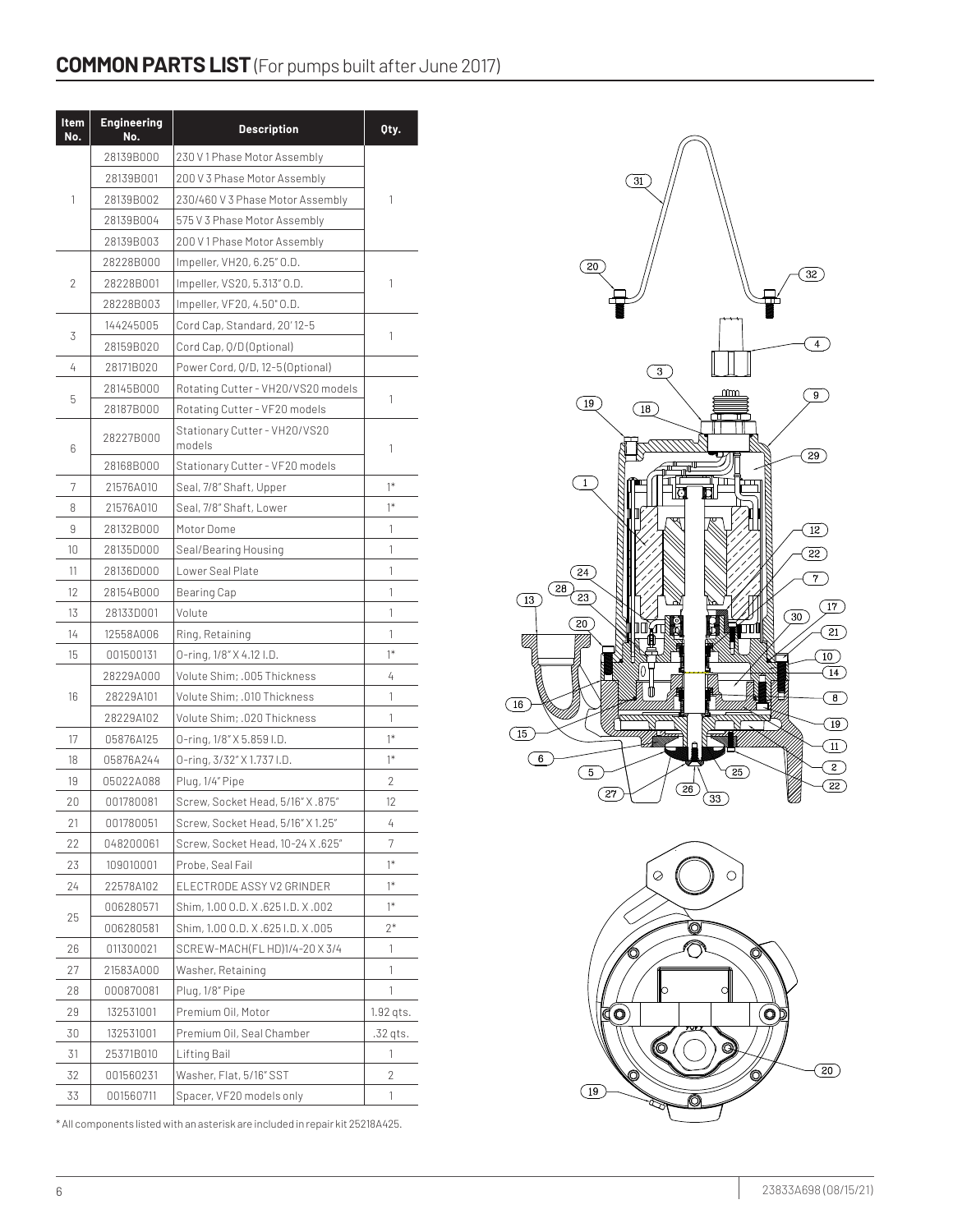### **COMMON PARTS LIST** (For pumps built after September 2021)

| <b>ITEM</b>    | <b>ENGINEERING</b><br>NO. | DESCRIPTION                             | QTY.           |
|----------------|---------------------------|-----------------------------------------|----------------|
|                | 28139B000                 | 230 V 1 Phase Motor Assembly            | 1              |
| 1              | 28139B001                 | 200 V 3 Phase Motor Assembly            | 1              |
|                | 28139B002                 | 230/460 V 3 Phase Motor Assembly        | 1              |
|                | 28139B004                 | 575 V 3 Phase Motor Assembly            | 1              |
|                | 28139B003                 | 200 V1 Phase Motor Assembly             | 1              |
|                | 28228B000                 | Impeller, VH20, 6.25" O.D.              | 1              |
| 2              | 28228B001                 | Impeller, VS20, 5.313" O.D.             | 1              |
|                | 28228B003                 | Impeller, VF20, 4.50" O.D.              |                |
|                | 144240025                 | Cord Cap, Standard, 20'12-7             | 1              |
| 3              | 144240115                 | Cord Cap, Standard, 35'12-7             | 1              |
|                | 28145B000                 | Rotating Cutter - H20/VS20 models       | 1              |
| 4              | 28187B000                 | Rotating Cutter - VF20 models           |                |
| 5              | 28227B000                 | Stationary Cutter - VH20/VS20<br>models | $\mathbf{1}$   |
|                | 28168B000                 | Stationary Cutter - VF20 models         | 1              |
| 6              | 21576A010                 | Seal, 7/8" Shaft, Upper                 | $1*$           |
| $\overline{7}$ | 21576A010                 | Seal, 7/8" Shaft, Lower                 | $1*$           |
| 8              | 28132B000                 | Motor Dome                              | 1              |
| 9              | 28135D000                 | Seal/Bearing Housing                    | 1              |
| 10             | 28136D000                 | Lower Seal Plate                        | 1              |
| 11             | 28154B000                 | Bearing Cap                             | 1              |
| 12             | 28133D001                 | Volute                                  | 1              |
| 13             | 12558A006                 | Ring, Retaining                         | 1              |
| 14             | 001500131                 | 0-Ring, 1/8" X 4.12 I.D.                | $1*$           |
|                | 28229A100                 | Volute Shim; .005 Thickness             | 4              |
| 15             | 28229A101                 | Volute Shim; .010 Thickness             | 1              |
|                | 28229A102                 | Volute Shim; .020 Thickness             | 1              |
| 16             | 05876A125                 | 0-Ring, 1/8" X 5.859 I.D.               | $1*$           |
| 17             | 05876A244                 | 0-Ring, 3/32" X 1.737 I.D.              | $1*$           |
| 18             | 05022A088                 | Plug, 1/4" Pipe                         | 2              |
| 19             | 001780081                 | Screw, Socket Head, 5/16" X.875"        | 12             |
| 20             | 001780051                 | Screw, Socket Head, 5/16" X 1.25"       | 4              |
| 21             | 048200061                 | Screw, Socket Head, 10-24 X.625"        | $\overline{7}$ |
| 22             | 109010001                 | Probe, Seal Fail                        | $1*$           |
| 23             | 22578A102                 | ELECTRODE ASSY V2 GRINDER               | $1*$           |
|                | 006280571                 | Shim, 1.00 O.D. X .625 I.D. X .002      | $1*$           |
| 24             | 006280581                 | Shim, 1.00 O.D. X .625 I.D. X .005      | $2*$           |
| 25             | 011300021                 | SCREW-MACH(FL HD)1/4-20 X 3/4           | 1              |
| 26             | 21583A000                 | Washer, Retaining                       | 1              |
| 27             | 000870081                 | Plug, 1/8" Pipe                         | 1              |
| 28             | 132531001                 | Premium Oil, Motor                      | $1.92$ qts.    |
| 29             | 132531001                 | Premium Oil, Seal Chamber               | $.32$ qts.     |
| 30             | 25371B010                 | Lifting Bail                            | 1              |
| 31             | 001560231                 | Washer, Flat, 5/16" SST                 | 2              |
| 32             | 001560711                 | Spacer, VF20 models only                | 1              |





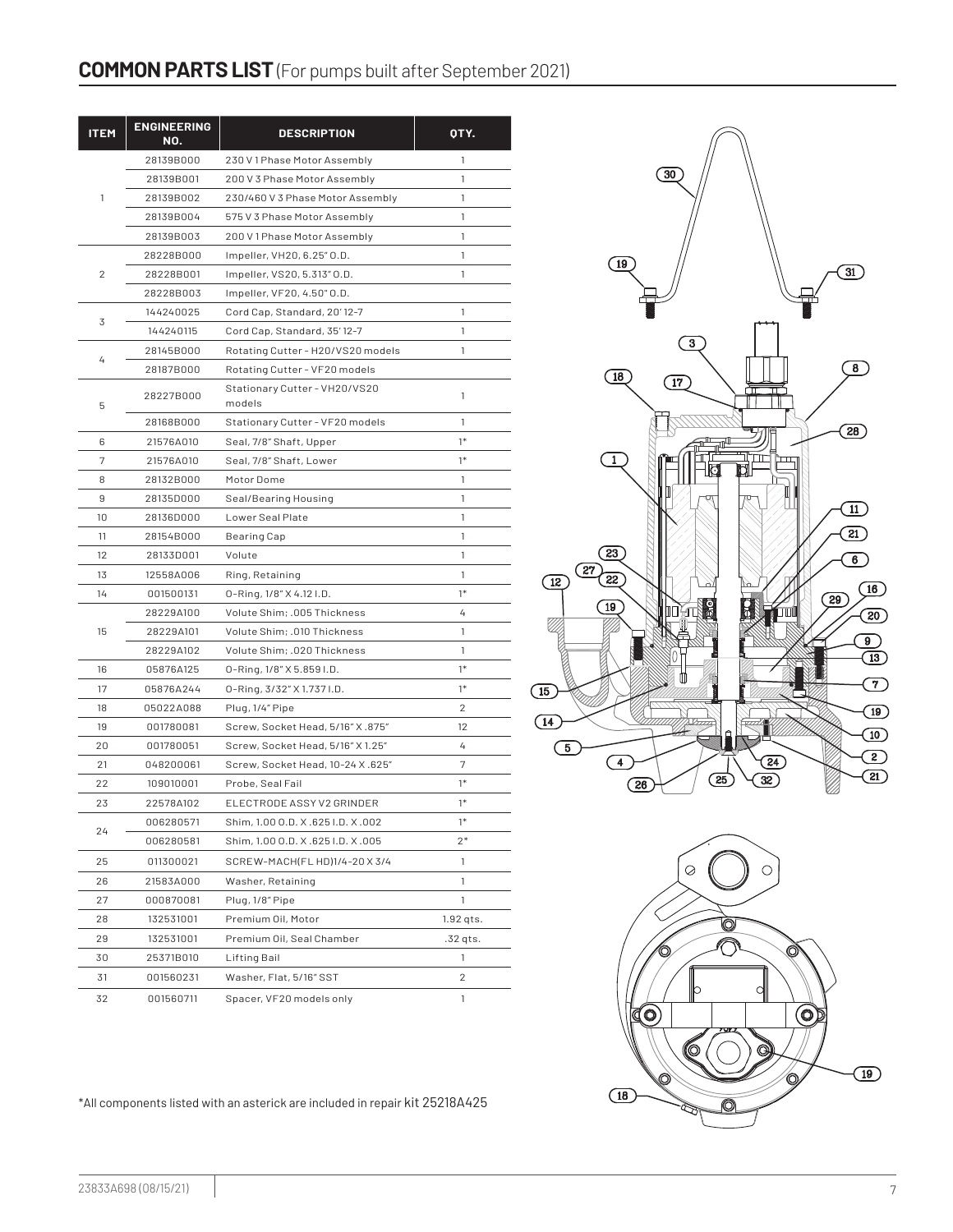

| Motor    | Resistance Main (Ohms) | Resistance Start (Ohms) |
|----------|------------------------|-------------------------|
| 230/1/60 | 1.27                   | 7.35                    |
| 200/3/60 | 1.74                   |                         |
| 230/3/60 | 2.23                   |                         |
| 460/3/60 | 8 67 8 80              |                         |
| 200/1/60 | 1.03                   | 3.58                    |
| 575/3/60 | 8.55 8.80              |                         |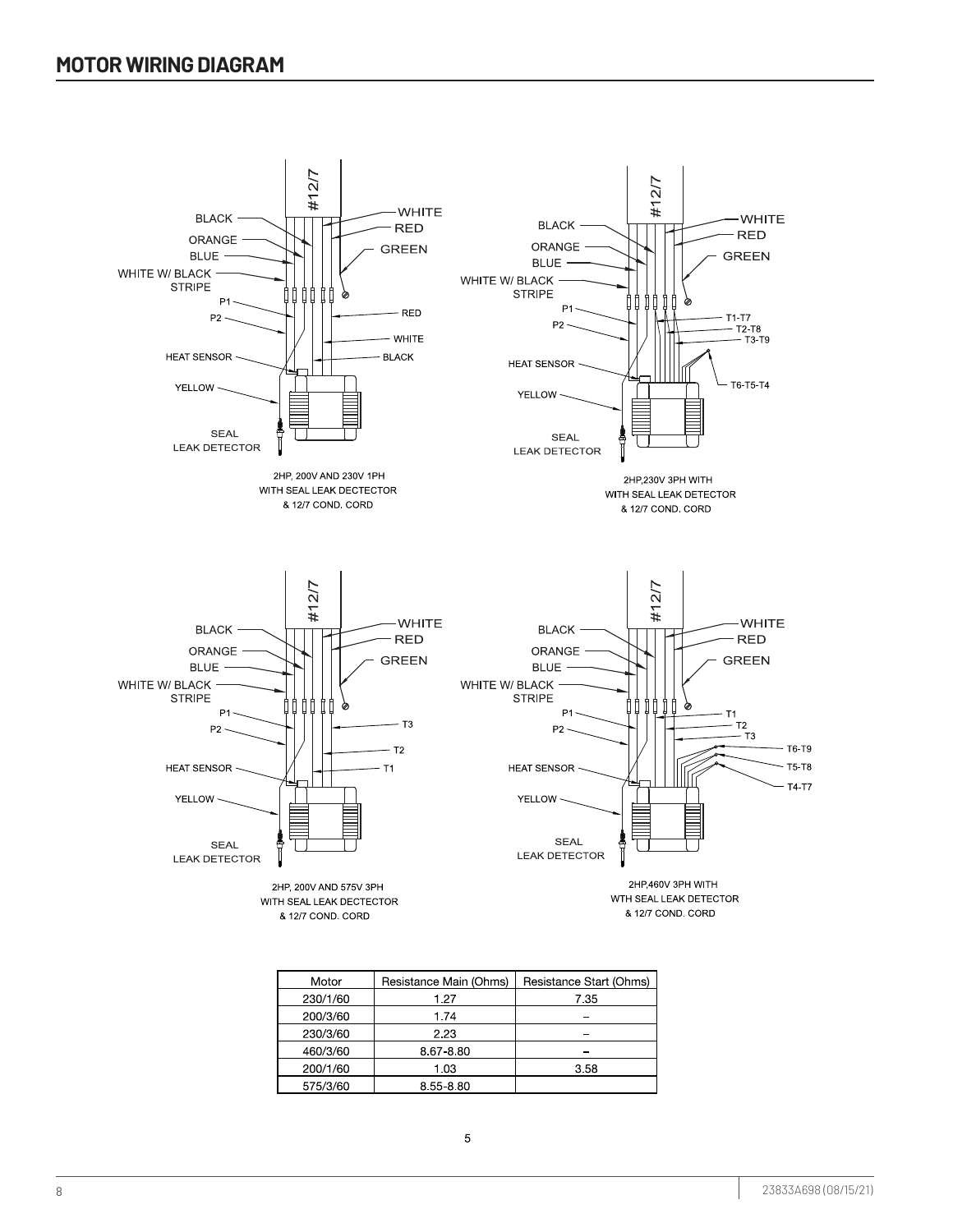### **TROUBLESHOOTING**

| <b>CONDITION</b>                                                                      | <b>PROBABLE CAUSE</b>                                                                                                                                                                                                                                                                                                                                                                                                                                                                                                                                                                                                                                                                                                                            |
|---------------------------------------------------------------------------------------|--------------------------------------------------------------------------------------------------------------------------------------------------------------------------------------------------------------------------------------------------------------------------------------------------------------------------------------------------------------------------------------------------------------------------------------------------------------------------------------------------------------------------------------------------------------------------------------------------------------------------------------------------------------------------------------------------------------------------------------------------|
| Pump runs but does not pump liquid from basin.                                        | Pump impeller may be air locked; this occasionally occurs in a new installation. Start<br>and stop pump several times to purge air.<br>a. Run additional water into basin so that the pump will be submerged deeper to<br>clear air.<br>b. If air does not clear, it may be necessary to lift pump out of sealing elbow and start<br>motor to allow pump to pump for a few seconds. If discharge is piped in with union,<br>slightly break union and start pump to clear air.<br>If pump has been installed for some time and does not pump, it may be clogged at<br>grinder inlet.<br>Discharge gate valve may be closed.<br>Discharge check valve may be clogged or have a broken clapper.<br>Discharge head may be too high. Check elevation. |
| Red light comes on at control box.                                                    | This indicates some water has leaked past the lower seal and has entered the seal<br>chamber and made contact with the electrode probe. Pump must be removed from<br>basin immediately for replacement of lower seal.                                                                                                                                                                                                                                                                                                                                                                                                                                                                                                                            |
| Overload trips and high water level alarms.                                           | Push in red reset button to reset overload. If overload trips again after short run, remove<br>pump and check for damage.<br>Check grinder for clogged material as this can cause an overload condition on the motor<br>A faulty component in the control box could exist.                                                                                                                                                                                                                                                                                                                                                                                                                                                                       |
| Yellow run light stays on continuously.                                               | Indicates H-O-A switch may be in the Hand position.<br>Level control switch may have failed causing pump to continue to operate when water is<br>below lower float.<br>Grinder assembly may be partially clogged causing pump to operate at very<br>reduced capacity.<br>Check valve may be clogged causing low pump flow. Gate valve may be in OFF position.<br>Pump may be air locked.                                                                                                                                                                                                                                                                                                                                                         |
| Circuit breaker trips.                                                                | Reset breaker by pushing down on the handle, then put back to the ON position.<br>If breaker trips again in a few seconds, that indicates excessive load probably caused by<br>a short in the motor or control box.<br>If condition happens after an electrical storm, motor or control box may be damaged by<br>lightning.<br>A resistance reading of the motor with the lead wires disconnected from the control box<br>can determine if the trouble is in the motor or control box.                                                                                                                                                                                                                                                           |
| Pump is noisy and pump rate is low.                                                   | Grinder assembly may be partially clogged with foreign objects causing overload on the<br>motor.<br>Grinder impeller may be rubbing due to bent shaft or misalignment.                                                                                                                                                                                                                                                                                                                                                                                                                                                                                                                                                                           |
| Grease and solids have accumulated around pump<br>and will not pump out of the basin. | Pump On switch may be set too high.<br>Run pump on Hand operation for several minutes with small amount of water running<br>into basin to clean out solids and grease. This allows pump to break suction and break up<br>the solids.<br>Trash may have accumulated around lower weight causing pump to turn off too soon.<br>Clean the trash from the weight and suspension cable.                                                                                                                                                                                                                                                                                                                                                               |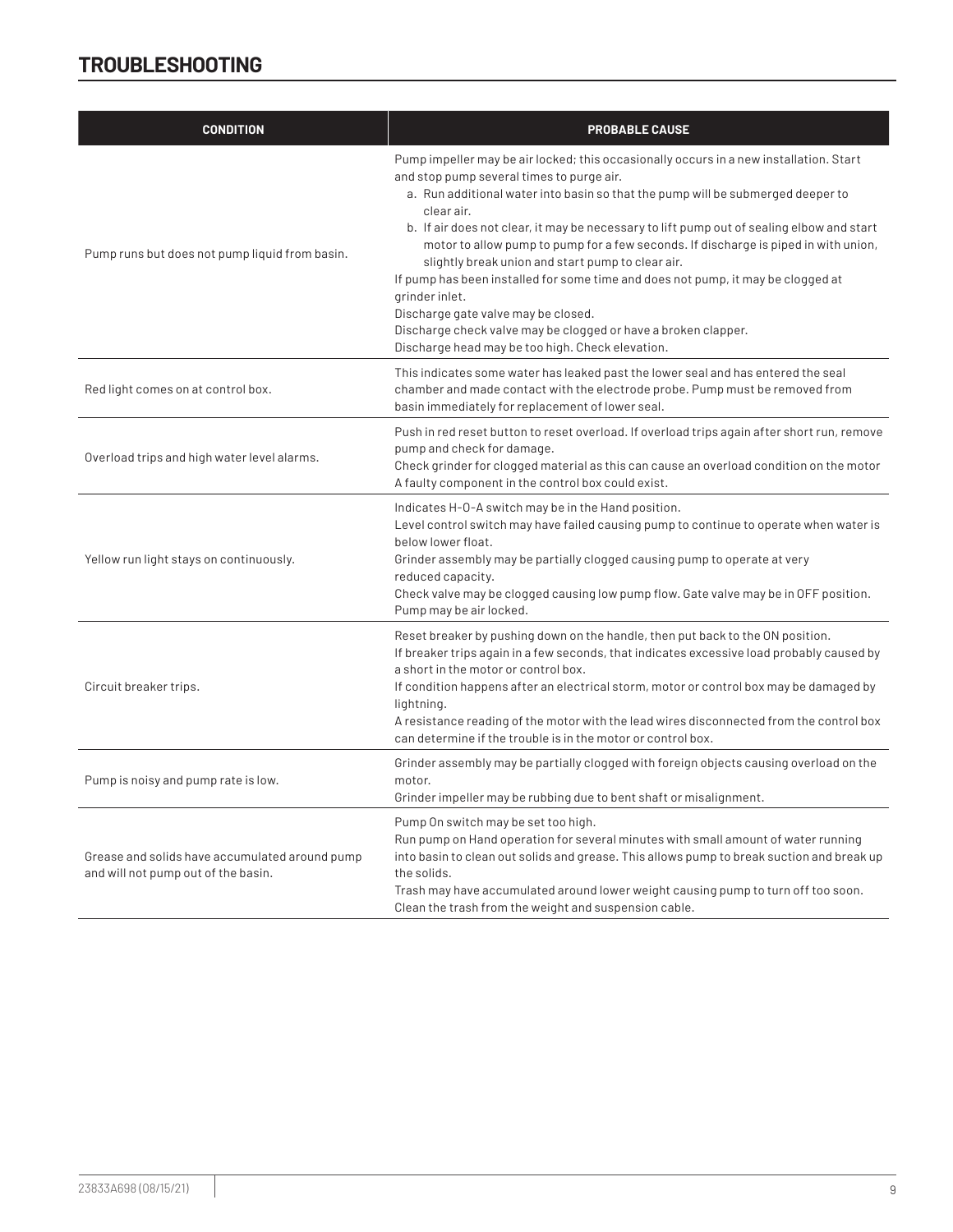

### V AND VR SERIES

## **LIMITED WARRANTY**

Pentair Myers° warrants its V and VR series grinders against defects in material and workmanship for a period of 24 months from the manufacturing date, or 36 months from the manufacturing date with completion of a start-up report within 30 days of installation. Product must be properly installed, serviced and operated in compliance with the manufacturer's instruction manuals.

During the warranty period and subject to the conditions set forth, Pentair Myers, at its discretion, will repair or replace to the original user, the parts that prove defective in materials and workmanship. Pentair Myers reserves the right to change or improve its products or any portions thereof without being obligated to provide such a change or improvement for prior sold and/or shipped units.

Start-up reports and electrical schematics may be required to support warranty claims. Submit at the time of start- up through the Pentair Myers website: http://forms.pentairliterature.com/startupform/startupform.asp?type=m. All seal fail and heat sensing devices must be connected, functional and monitored or this warranty will be void. Pentair Myers will cover only the lower seal and labor thereof for all dual seal pumps. Under no circumstance will Pentair Myers be responsible for the cost of field labor, travel expenses, rented equipment, removal/reinstallation costs or freight expenses to and from the factory or an authorized Pentair Myers service facility.

This limited warranty will not apply:

- a) To defects or malfunctions resulting from failure to properly install, operate or maintain the unit in accordance with the printed instructions provided;
- b) To failures resulting from abuse, accident or negligence;
- c) To failures resulting from excessive sand, lime, cement, gravel or other abrasive materials
- d) To failures caused by scale or corrosion build-up due to excessive hydrocarbons or chemical content
- e) To normal maintenance services and parts used in connection with such service;
- f) To units that are not installed in accordance with applicable local codes, ordinances and good trade practices;
- g) If the unit is moved from its original installation location;
- h) If unit is used for purposes other than for what it is designed and manufactured;
- i) To any unit that has been repaired or altered by anyone other than Pentair Myers or an authorized Pentair Myers service provider;
- j) To any unit that has been repaired using non factory specified/OEM parts.

Warranty Exclusions: PENTAIR MYERS MAKES NO EXPRESS OR IMPLIED WARRANTIES THAT EXTEND BEYOND THE DESCRIPTION ON THE FACE HEREOF. PENTAIR MYERS SPECIFICALLY DISCLAIMS THE IMPLIED WARRANTIES OF MERCHANTABILITY AND FITNESS FOR ANY PARTICULAR PURPOSE.

Liability Limitation: IN NO EVENT SHALL PENTAIR MYERS BE LIABLE OR RESPONSIBLE FOR CONSEQUENTIAL, INCIDENTAL OR SPECIAL DAMAGES RESULTING FROM OR RELATED IN ANY MANNER TO ANY PENTAIR MYERS PRODUCT OR PARTS THEREOF. PERSONAL INJURY AND/OR PROPERTY DAMAGE MAY RESULT FROM IMPROPER INSTALLATION. PENTAIR MYERS DISCLAIMS ALL LIABILITY, INCLUDING LIABILITY UNDER THIS WARRANTY, FOR IMPROPER INSTALLATION. PENTAIR MYERS RECOMMENDS INSTALLATION BY PROFESSIONALS.

Some states do not permit some or all of the above warranty limitations or the exclusion or limitation of incidental or consequential damages and therefore such limitations may not apply to you. no warranties or representations at any time made by any representatives of Pentair Myers shall vary or expand the provision hereof.

**1101 Myers Parkway Ashland, OH 44805 USA Ph: 855.274.8948**

**490 Pinebush Road Unit 4 Cambridge, Ontario N1T 0A5 Canada Ph: 800.387.4386 Orders Fax: 888.606.5484**

**www.femyers.com**

© 2018 Pentair plc. All Rights Reserved. Warranty Rev. (07/05/18)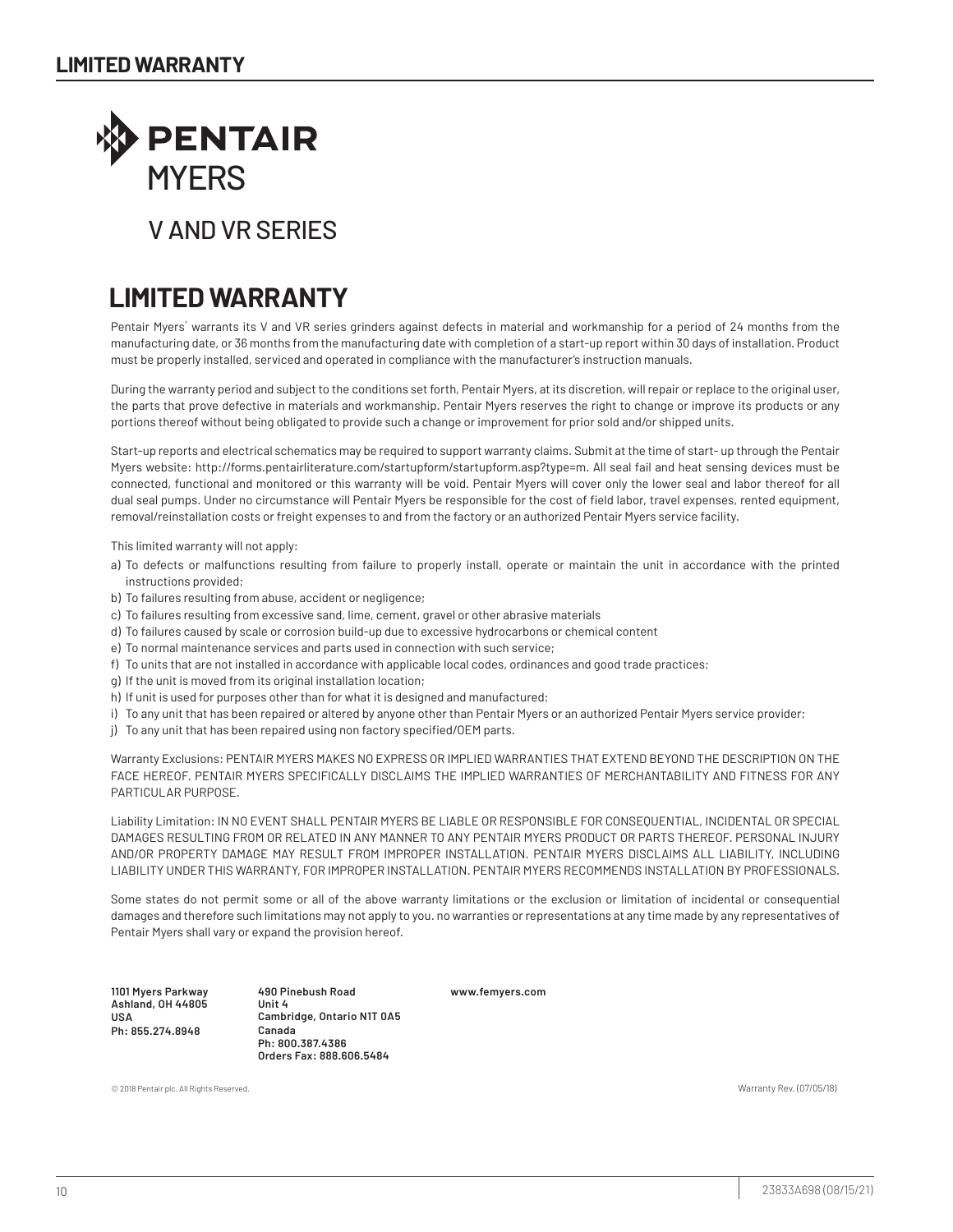PAGE LEFT BLANK INTENTIONALLY.